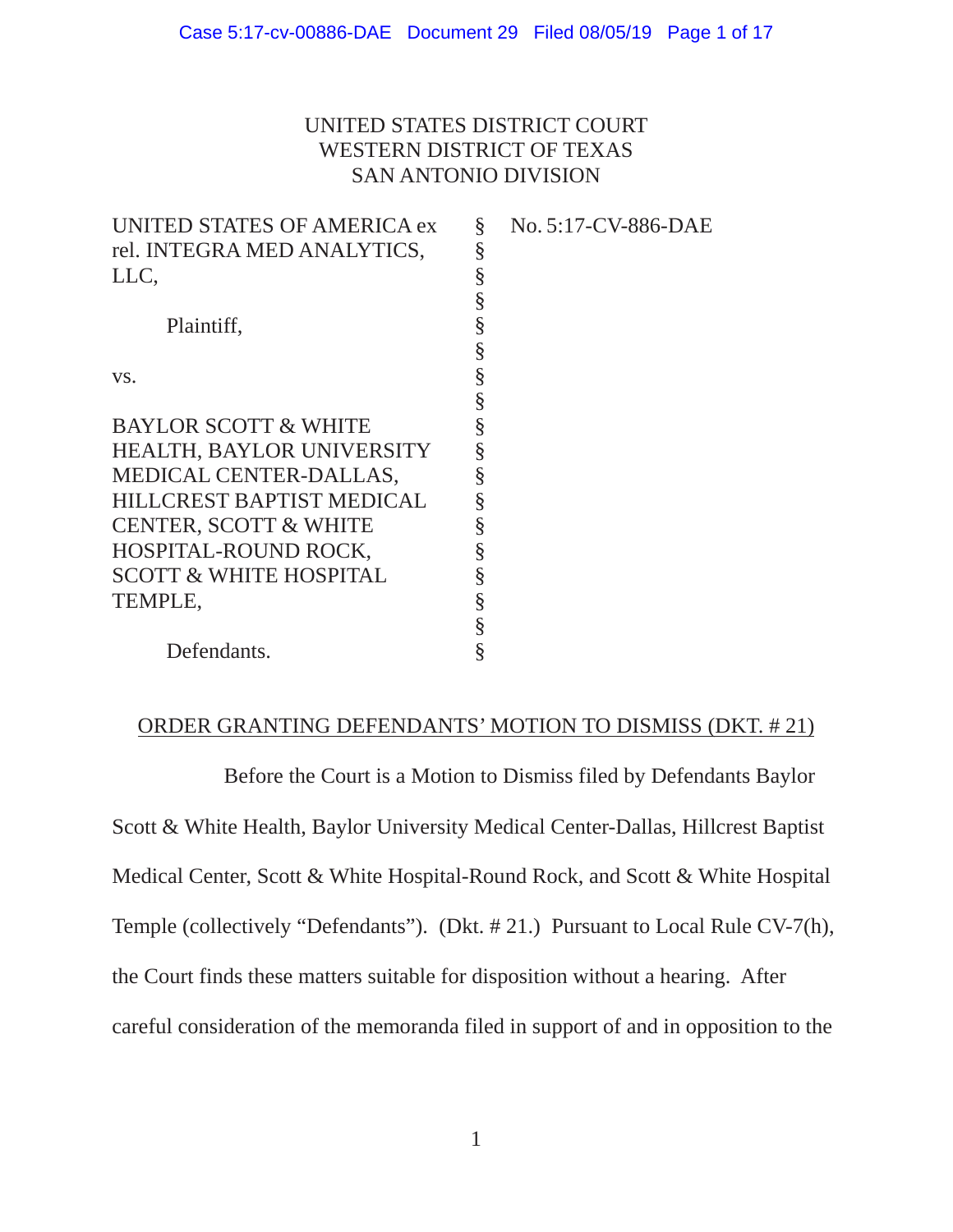motion, the Court—for the reasons that follow—**GRANTS** Defendants' Motion to Dismiss. (Id.)

## BACKGROUND

## I. Factual Background

 $\overline{a}$ 

 Defendants in this *qui tam* action are the operator of a network of inpatient short-term acute care hospitals and four of its affiliated hospitals. (Dkt.  $# 15<sup>1</sup>$  at 3.) Part of the services Defendants perform are for patients covered by Medicare, and therefore Defendants regularly submit requests to Medicare for reimbursement for these services. (Id.) As such, these request for reimbursement are subject to the False Claims Act ("FCA"), and knowingly presenting false or fraudulent claims to the Government for reimbursement is illegal and incurs civil liability.<sup>2</sup> 31 U.S.C. § 3729. Plaintiff alleges that Defendants have submitted "more than \$61.8 million in false claims for Medicare reimbursement over the past seven years." (Dkt. # 15 at 5.)

<sup>&</sup>lt;sup>1</sup> Because Plaintiff's complaint contains certain patient medical information, Plaintiff filed both a sealed, unredacted version of its complaint (Dkt. # 17) as well as an unsealed, redacted version (Dkt. # 15). In this order, when citing to the complaint, the Court will refer to the unsealed, redacted version.

<sup>&</sup>lt;sup>2</sup> The Government has declined to intervene in this action. (Dkt.  $# 9$ .)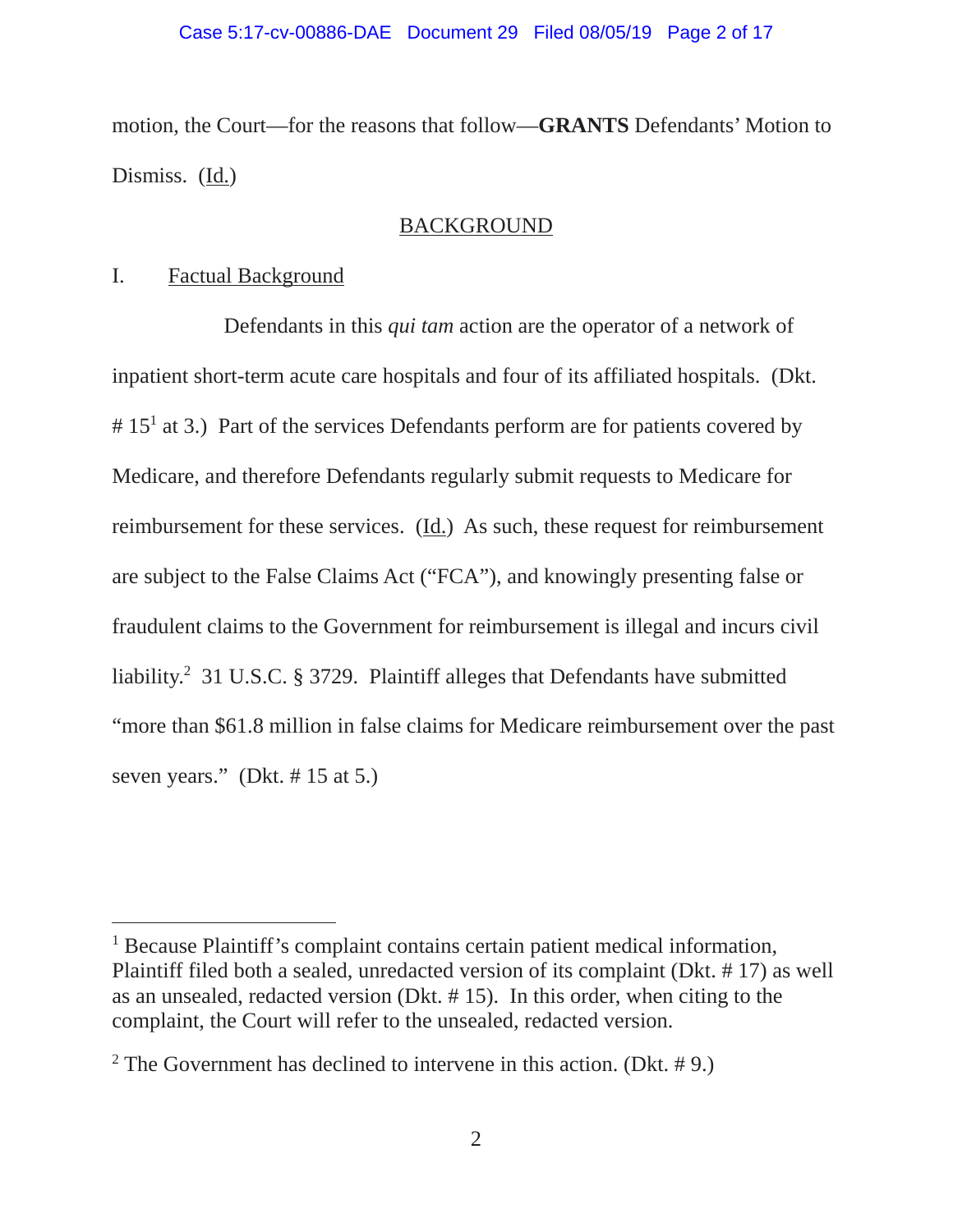#### Case 5:17-cv-00886-DAE Document 29 Filed 08/05/19 Page 3 of 17

 In order to determine the proper amount of reimbursement for services rendered to patients, Medicare groups patients with similar clinical problems that are expected to require similar amounts of hospital resources into what are called Diagnoses Related Groups ("DRG"). (Id. at 6.) The DRG is primarily determined by three types of codes from a Medicare claim: (1) the principle diagnosis code<sup>3</sup>; (2) any surgical procedure code<sup>4</sup>; and (3) any secondary diagnosis codes<sup>5</sup>. (Id. at 7.) The DRG can then be further adjusted based on hospital specific factors like market conditions in the hospital's city. (Id.)

 The allegations in this case concern Defendants' coding of secondary diagnosis codes, which determine the severity level of the DRG. The Centers for Medicare and Medicaid Services ("CMS") publishes a list of codes each year that, when added to a claim, result in the claim being considered a "Complication or Comorbidity" ("CC") or a "Major Complication or Comorbidity" ("MCC"). (Id.)

 $\overline{a}$ 

<sup>&</sup>lt;sup>3</sup> The principal diagnosis code is the "condition established after study to be chiefly responsible for occasioning the admission of the patient to the hospital for care." (Dkt. # 15 at 6.)

<sup>&</sup>lt;sup>4</sup> The surgical procedure code represents surgical procedures performed in an operating room setting at the hospital. (Id.)

<sup>&</sup>lt;sup>5</sup> The secondary diagnosis code represents "all conditions that coexist at the time of admission, that develop subsequently, or that affect the treatment received and/or length of stay." (Id.)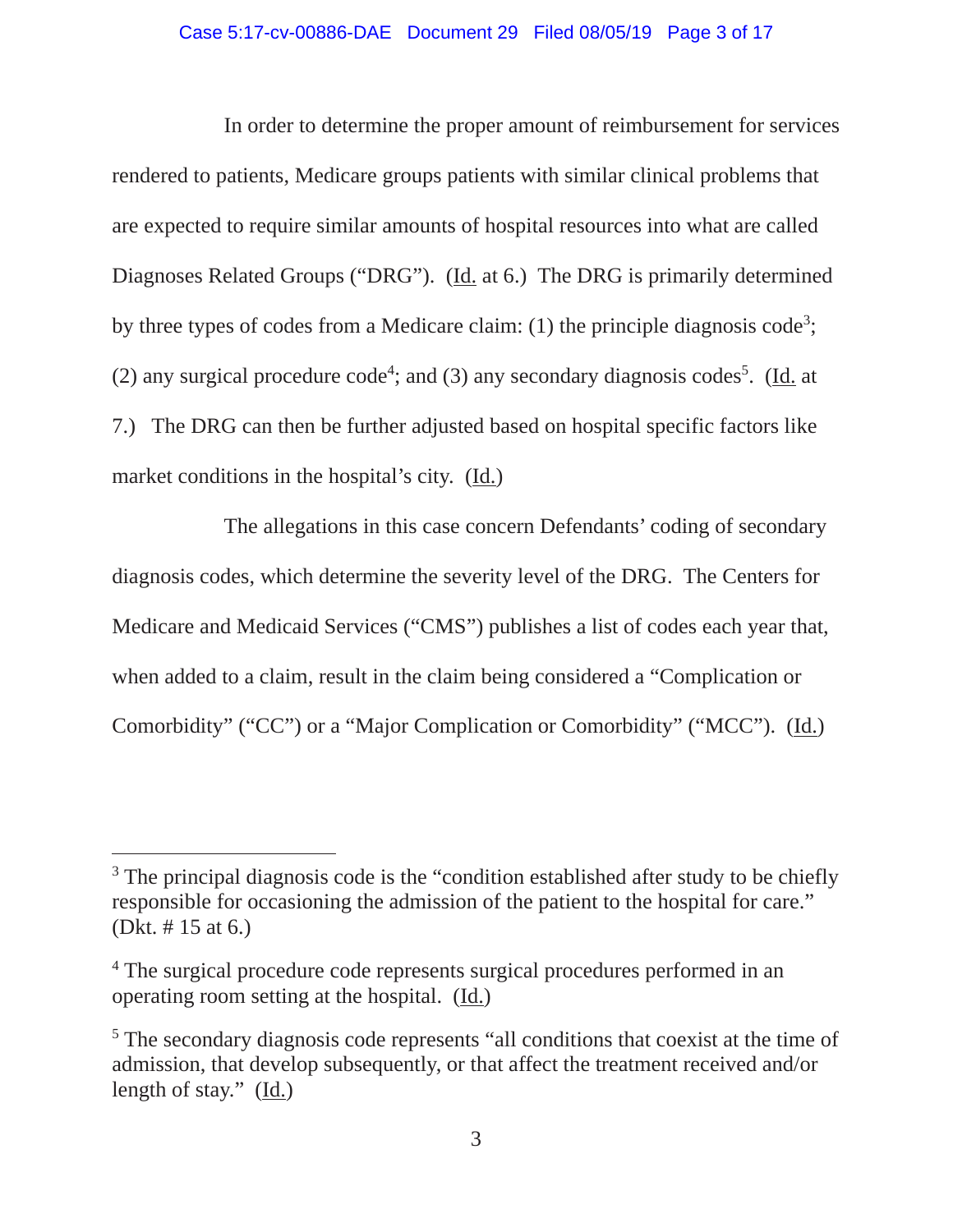#### Case 5:17-cv-00886-DAE Document 29 Filed 08/05/19 Page 4 of 17

When a CC or MCC secondary code is added to claim, the value of that claim can increase anywhere from \$1,000 to \$25,000. (Id.)

 Plaintiff alleges that Defendants engaged in a scheme to fraudulently upcode CCs and MCCs that were not justified by the underlying medical diagnosis in order to increase hospital revenue. (Id. at 9.) According to Plaintiff, effectuation of this scheme took many forms, spearheaded by Anthony Matejicka, Defendants' Medical Director for Coding and Utilization, through Defendants' Clinical Documentation Improvement ("CDI") program<sup>6</sup>. (Id. at 8.)

 Plaintiff first alleges that Defendants trained its doctors and CDI staff by emphasizing coding for MCCs. (Id. at 9.) Such training included encouraging staff to use certain key words that would trigger or permit MCC coding, disseminating a list of MCCs to focus on, and having employees walk around with a list of MCCs to look for opportunities to assign them as secondary diagnoses. (Id.) Defendants also allegedly emphasized to its doctors the importance of their coding efforts to both Defendants' revenue and the doctors pay for performance metrics. (id. at 10–11.) Defendants also allegedly distributed tip sheets called

 $\overline{a}$ 

<sup>&</sup>lt;sup>6</sup> CDI programs themselves are common in the industry and are typically designed to promote accurate documentation of patient diagnoses and treatments so that hospitals can be properly reimbursed for services rendered. (Id. at 8.)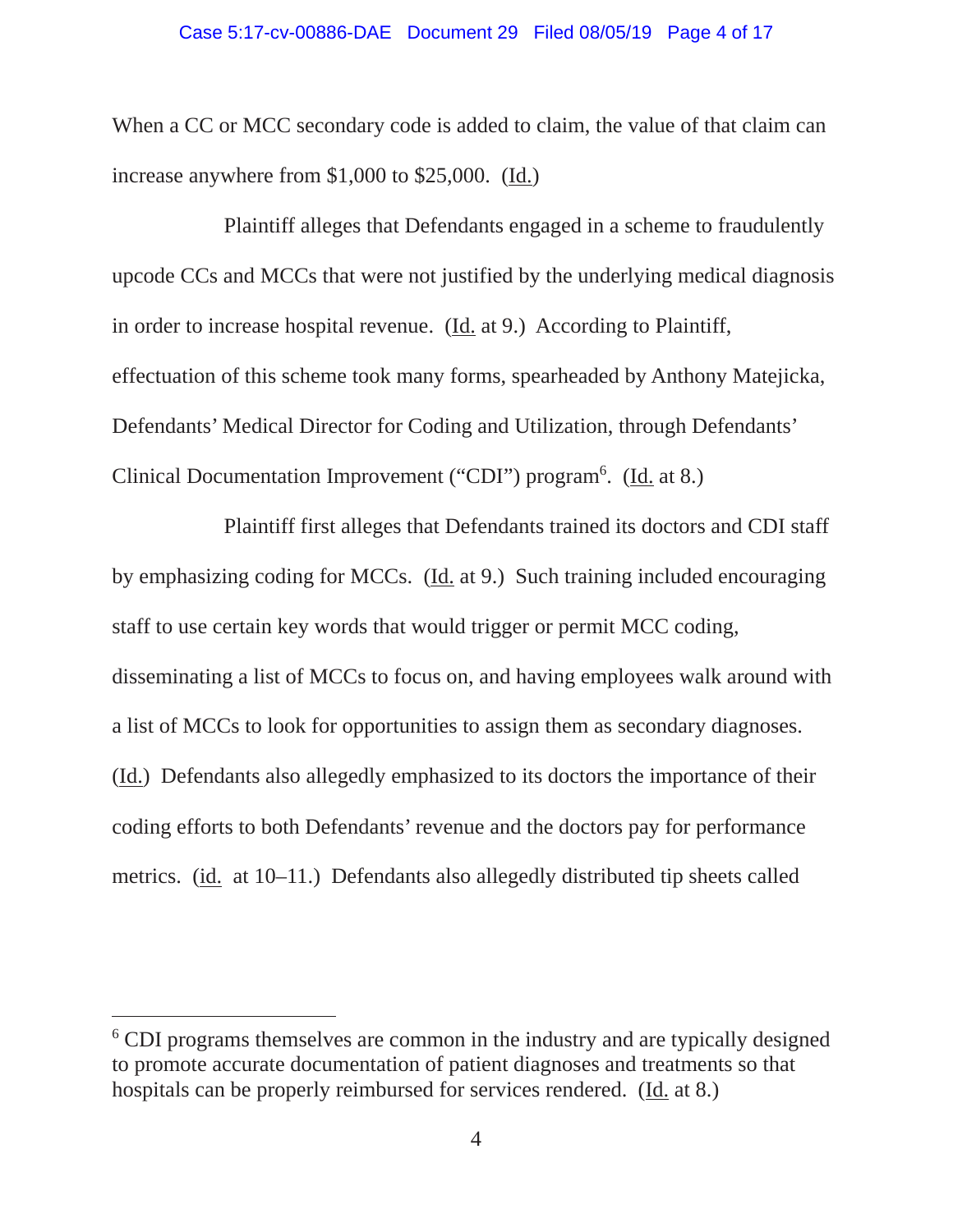#### Case 5:17-cv-00886-DAE Document 29 Filed 08/05/19 Page 5 of 17

"Teal Quickies" that provided doctors with guidance on how to clinically document diagnoses in a way that is codable by CMS. (Id. at 11–12.)

 Plaintiff next alleges that Defendants pressured doctors to change diagnoses by sending them "queries" encouraging doctors to "specify" or amend their diagnoses when the initial diagnoses did not warrant a CC or an MCC. (Id. at 12–16.) According to Plaintiff, these "document clarification sheets" reveal an intent towards influencing doctors to code higher-paying CCs and MCCs because the query sheets largely provide only options that could permit coding for a CC or and MCC. (Id.)

 Finally, Plaintiff alleges that Defendants provided unnecessary treatment in order to permit them to code for MCCs. (Id. at 19.) In particular, Plaintiff alleges Defendants purposefully places patients on post-operative ventilator support, which enabled them to code for the MCC of acute respiratory failure. (Id. at  $19-20$ .)

 Plaintiff's allegations primarily revolve around the coding of three particular MCCs ("Allegedly Misstated MCCs"): encephalopathy; respiratory failure; and severe malnutrition. (Id. at 23.) In order to support its allegations, Plaintiff requested and received from CMS inpatient claims data for short term acute care hospitals from 2011 through 2017 and applied various proprietary methods of statistical analysis on this data set. (Id. at 21.) The upshot of this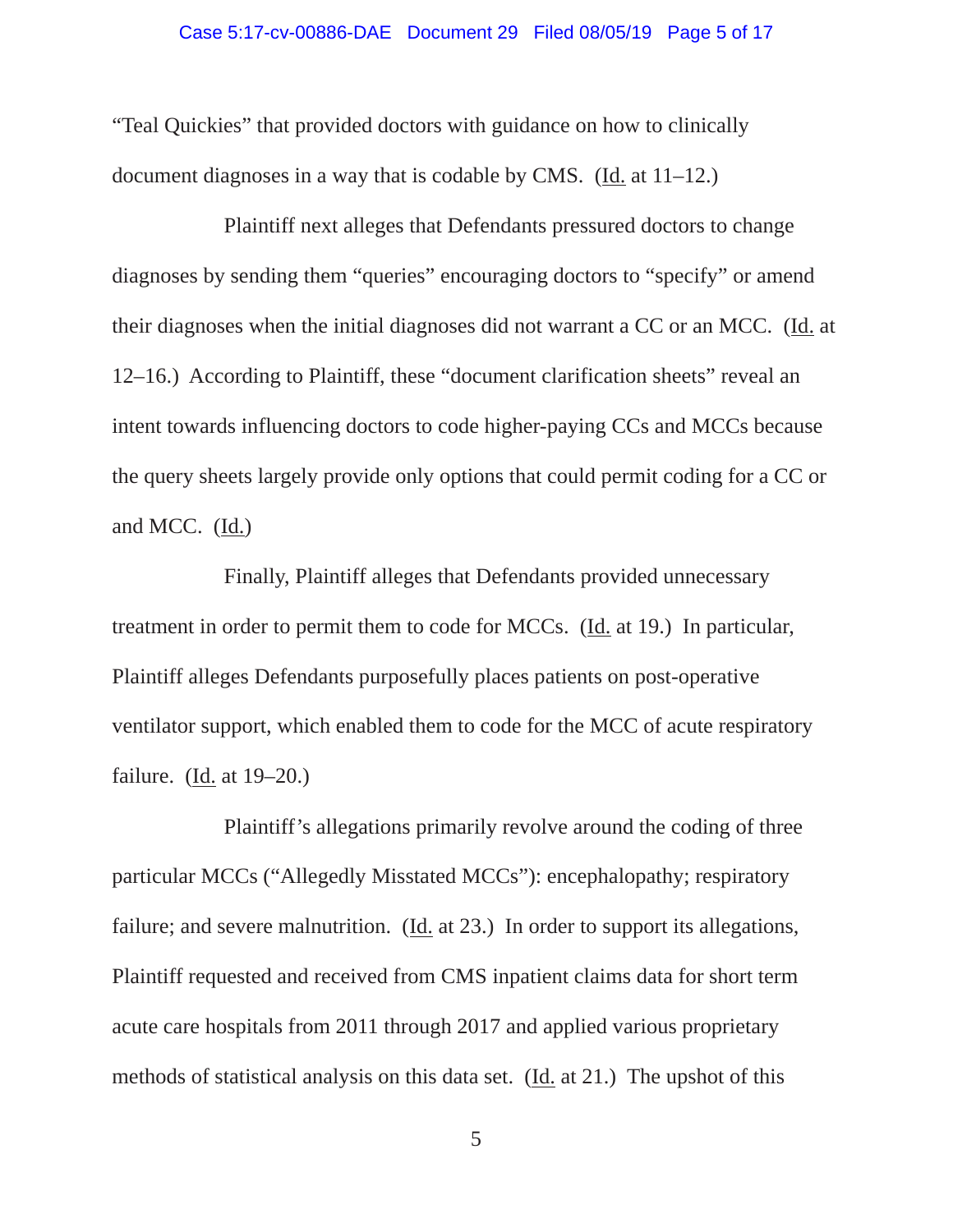#### Case 5:17-cv-00886-DAE Document 29 Filed 08/05/19 Page 6 of 17

analysis is that Defendants coded for the Allegedly Misstated MCCs at rates significantly higher than the average of other hospitals. (Id. at 23–57.) According to Plaintiff, their statistical analysis further demonstrates that alternative hypothesis such as patient characteristics and demographics, the preferences or treatment decisions of physicians who work with patients at Defendants' hospitals, unique characteristics of Defendants patients, or regional factors cannot explain differences in coding rates of the Allegedly Misstated MCCs. (Id. at 55–83.) On the strength of this analysis, Plaintiff alleges Defendants improperly received \$61.8 million dollars from false claims due to fraudulent upcoding of the Allegedly Misstated MCCs. (Id. at 85.)

 Based on these allegations, Plaintiff assert one cause of action against Defendants for violations of the False Claims Act. Plaintiff alleges that Defendants: (1) knowingly presented, or caused to be presented, false or fraudulent claims for payment of approval, in violation of 31 U.S.C.  $\S 3729(a)(1)(A);$ (2) knowingly made, used or caused to be made or used, a false record or statement material to a false or fraudulent claim, in violations of 31 U.S.C. § 3729(a)(1)(B); and (3) knowingly made, used, or caused to be made or used, a false record or statement material to an obligation to pay of transmit money or property to the government, or knowingly concealing or knowingly and improperly avoiding or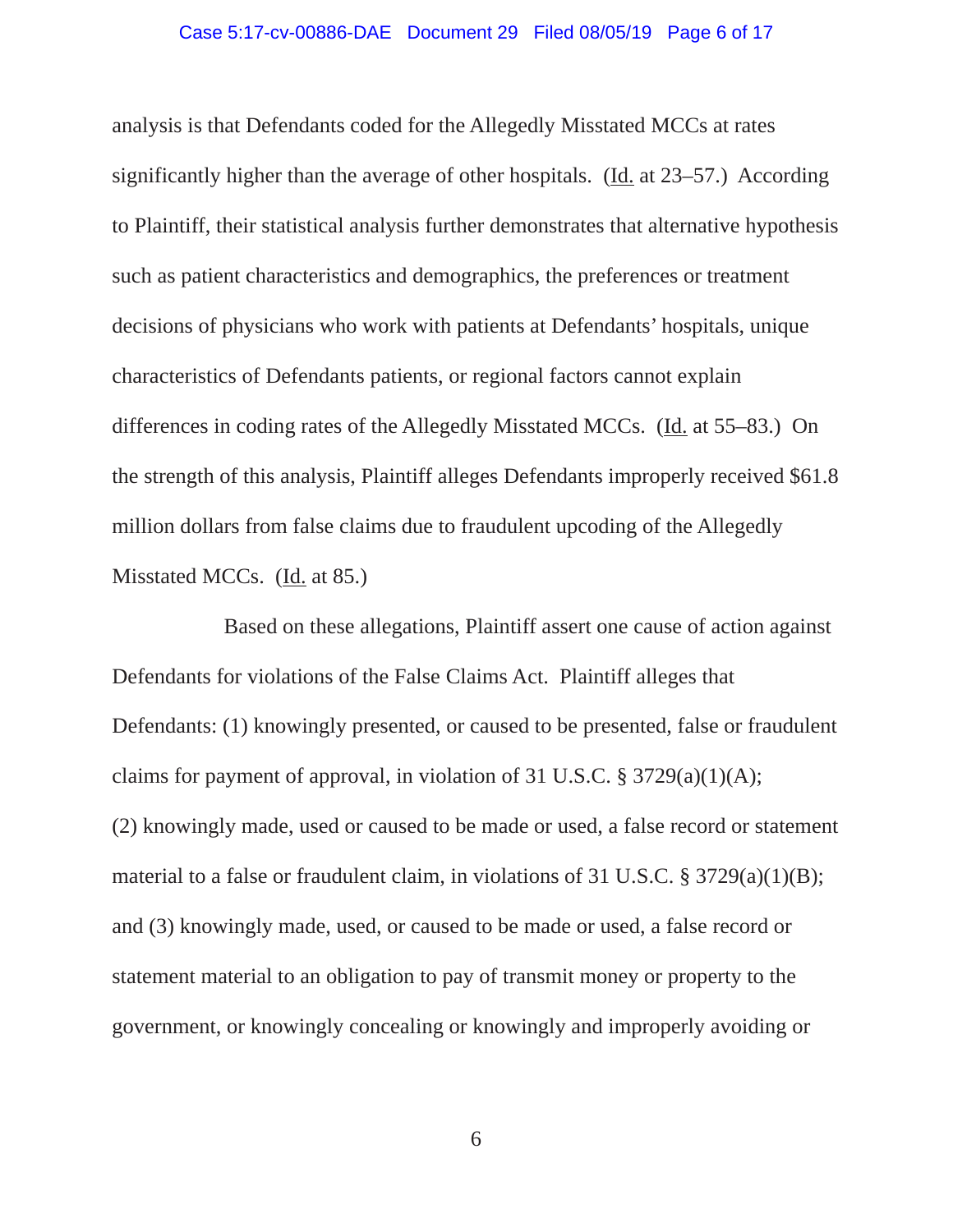#### Case 5:17-cv-00886-DAE Document 29 Filed 08/05/19 Page 7 of 17

decreasing and obligation to pay or transmit money or property to the government, in violation of 31 U.S.C. § 3729(a)(1)(G). (Id. at 88–89.)

## II. Procedural Background

 Defendants filed the instant motion to dismiss under the FCA's public disclosure bar, and under Rule 12(b)(6) for failing to plead fraud with particularity as required by Rule 9(b) and for failure to state a plausible claim for relief under Rule 8(a). (Dkt. # 21.) Plaintiff filed a response in opposition to Defendants' motion. (Dkt. # 23.) Defendants then filed a reply in support of their motion. (Dkt. # 24.)

This motion before the Court is fully briefed and ripe for review.

# LEGAL STANDARD

Federal Rule of Civil Procedure 12(b)(6) authorizes dismissal of a complaint for "failure to state a claim upon which relief can be granted." Review is limited to the contents of the complaint and matters properly subject to judicial notice. See Tellabs, Inc. v. Makor Issues & Rights, Ltd., 551 U.S. 308, 322 (2007). In analyzing a motion to dismiss for failure to state a claim, "[t]he court accept[s] 'all well-pleaded facts as true, viewing them in the light most favorable to the plaintiff.'" In re Katrina Canal Beaches Litig., 495 F.3d 191, 205 (5th Cir. 2007) (quoting Martin K. Eby Constr. Co. v. Dallas Area Rapid Transit, 369 F.3d 464, 467 (5th Cir. 2004)).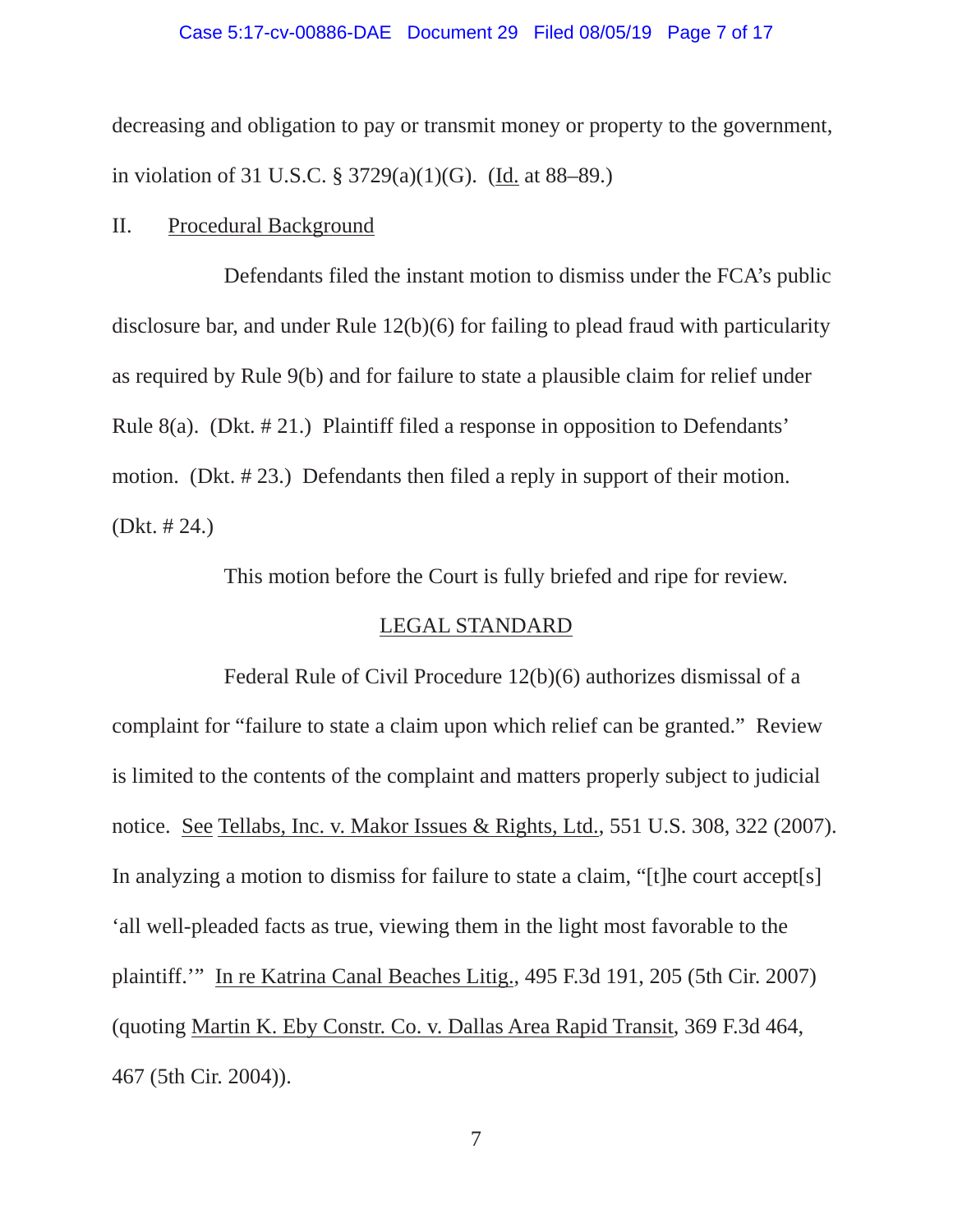### Case 5:17-cv-00886-DAE Document 29 Filed 08/05/19 Page 8 of 17

 To survive a Rule 12(b)(6) motion to dismiss, the plaintiff must plead "enough facts to state a claim to relief that is plausible on its face." Bell Atl. Corp. v. Twombly, 550 U.S. 544, 570 (2007). "A claim has facial plausibility when the plaintiff pleads factual content that allows the court to draw the reasonable inference that the defendant is liable for the misconduct alleged." Ashcroft v. Iqbal, 556 U.S. 662, 678 (2009).

### DISCUSSION

 In order to prevail on FCA claim, a Plaintiff must plead and ultimately prove four elements: (1) "a false statement or fraudulent course of conduct; (2) made or carried out with the requisite scienter; (3) that was material; and (4) that caused the government to pay out money or to forfeit moneys due (i.e., that involved a claim)." United States ex re. Longhi v. United States, 575 F.3d 458, 467 (5th Cir. 2009) (quoting and adopting United States ex rel. Wilson v. Kellogg Brown & Root, Inc., 525 F.3d 370, 376 (4th Cir. 2008).

 As previously stated, Defendants asserts three grounds for the dismissal of Plaintiff's complaint: (1) Plaintiff's claim is barred by the FCA's Public Disclosure Bar; (2) Plaintiff has failed to plead fraud with particularity as required by Rule 9(b); and (3) Plaintiff has failed to state a plausible claim for relief as required by Rule 8(a). (Dkt. # 21 at 9.) Because the Court concludes that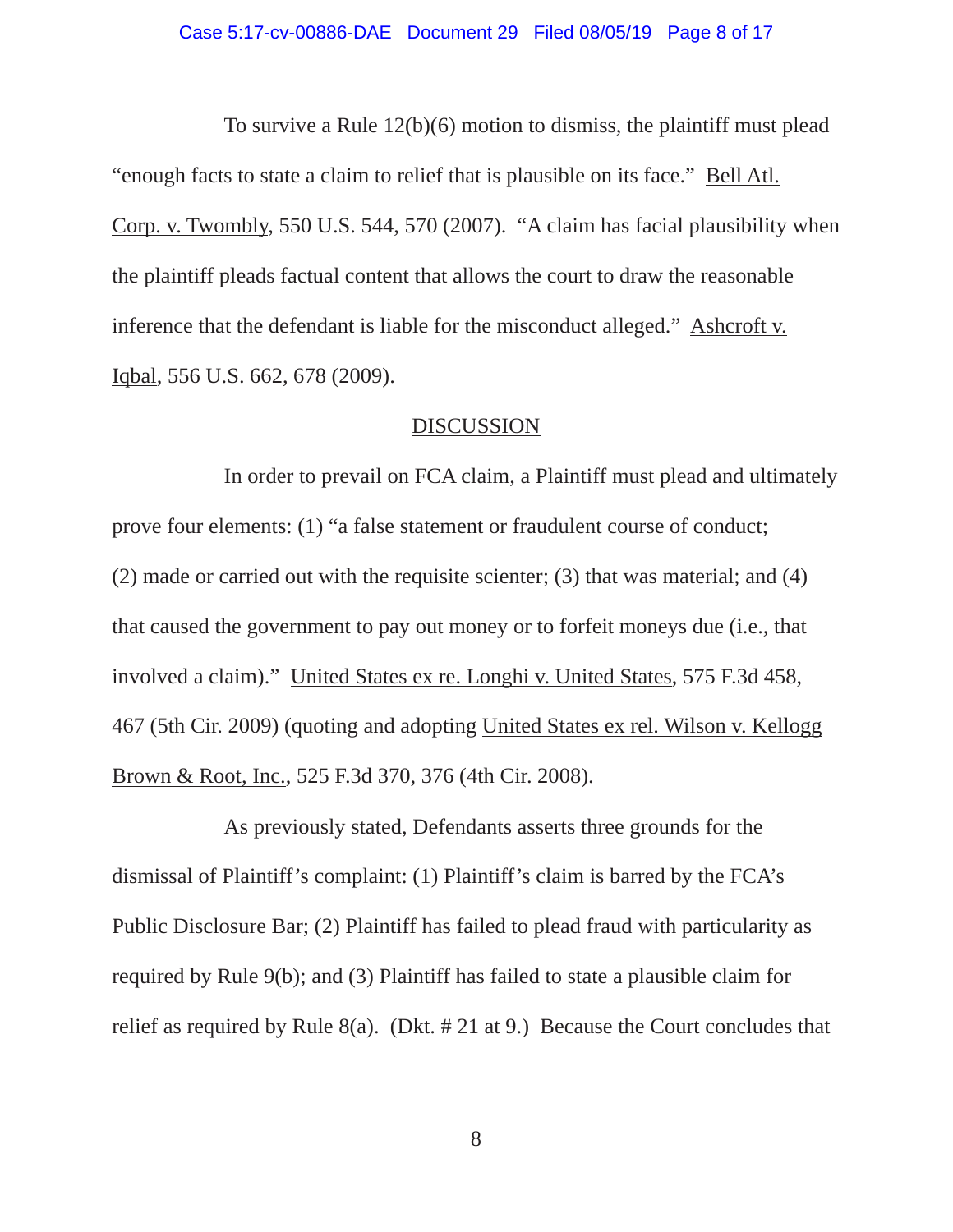#### Case 5:17-cv-00886-DAE Document 29 Filed 08/05/19 Page 9 of 17

dismissal is appropriate under Rule 8(a) working in conjunction with rule 9(b), the Court declines to reach Defendant's public disclosure bar arguments.

## I. FCA Pleading Requirements

 Rule 9(b) requires that "[i]n alleging fraud or mistake, a party must state with particularity the circumstances constituting fraud or mistake." "[A] complaint filed under the False Claims act must meet the heightened pleading standard of Rule 9(b)[.]" United States ex rel. Grubbs v. Kanneganti, 565 F.3d 180, 190 (5th Cir. 2009). Under Fifth Circuit law, "the particularity demanded by Rule 9(b) differs with the facts of each case, [but] a plaintiff pleading fraud must set forth 'the who, what, when, and where . . . before access to the discovery process is granted." Hart v. Bayer Corp., 199 F.3d 239, 247 (5th Cir. 2000) (internal citations omitted). However, the Fifth Circuit later clarified that "the 'time, place, contents, and identity' standard is not a straitjacket for Rule 9(b). Rather, the rule is context specific and flexible and must remain so to achieve the remedial purpose of the False Claims Act." Kanneganti, 565 F.3d at 190. As applied in the context of an FCA claim, "to plead with particularity the circumstances constituting fraud for a False Claims Act . . . claim, a relator's complaint, if it cannot allege the details of an actually submitted false claim, may nevertheless survive by alleging particular details of a scheme to submit false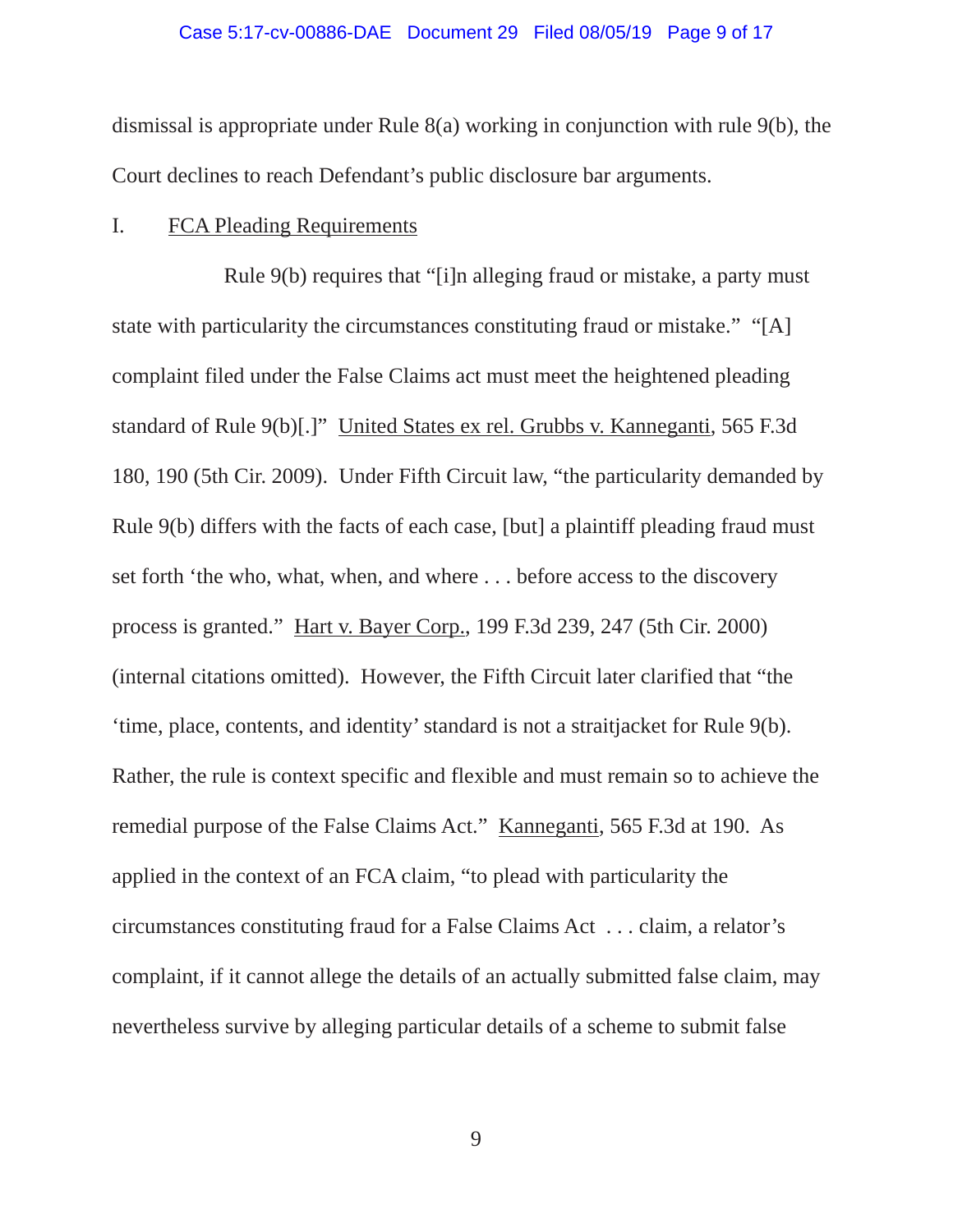#### Case 5:17-cv-00886-DAE Document 29 Filed 08/05/19 Page 10 of 17

claims paired with reliable indicia that lead to a strong inference that claims were actually submitted." Id.

 Applying this standard, the Court concludes that Plaintiff's complaint, as discussed above, alleges a scheme, spearheaded by Anthony Matejicka, to increase the number of claims submitted that include CCs and MCCs and contains reliable indicia leading to a strong inference that claims were actually submitted based on that scheme. However, that conclusion does not end the inquiry. Plaintiff's complaint must allege that the scheme was to submit *false* claims. Id. And that is where Plaintiff's allegations fail.

 The essence of Plaintiff's allegations is that Anthony Matejicka enacted a scheme to increase the number of patients whose services were coded for CCs and MCCs. That alleged scheme took several forms, including training doctors to document the medical record in a way that would permit coding for CCs and MCCs, training staff to be on the lookout for opportunities to code for CCs and MCCs and providing doctors with tip sheets and diagnosis clarification sheets that encouraged them to diagnose in ways that could permit coding for CCs and MCCs. (Dkt. # 15 at 9–19.) But such a scheme is not in and of itself one to submit false claims and is equally consistent with a scheme to improve hospital revenue through accurate coding of patient diagnoses in a way that will be appropriately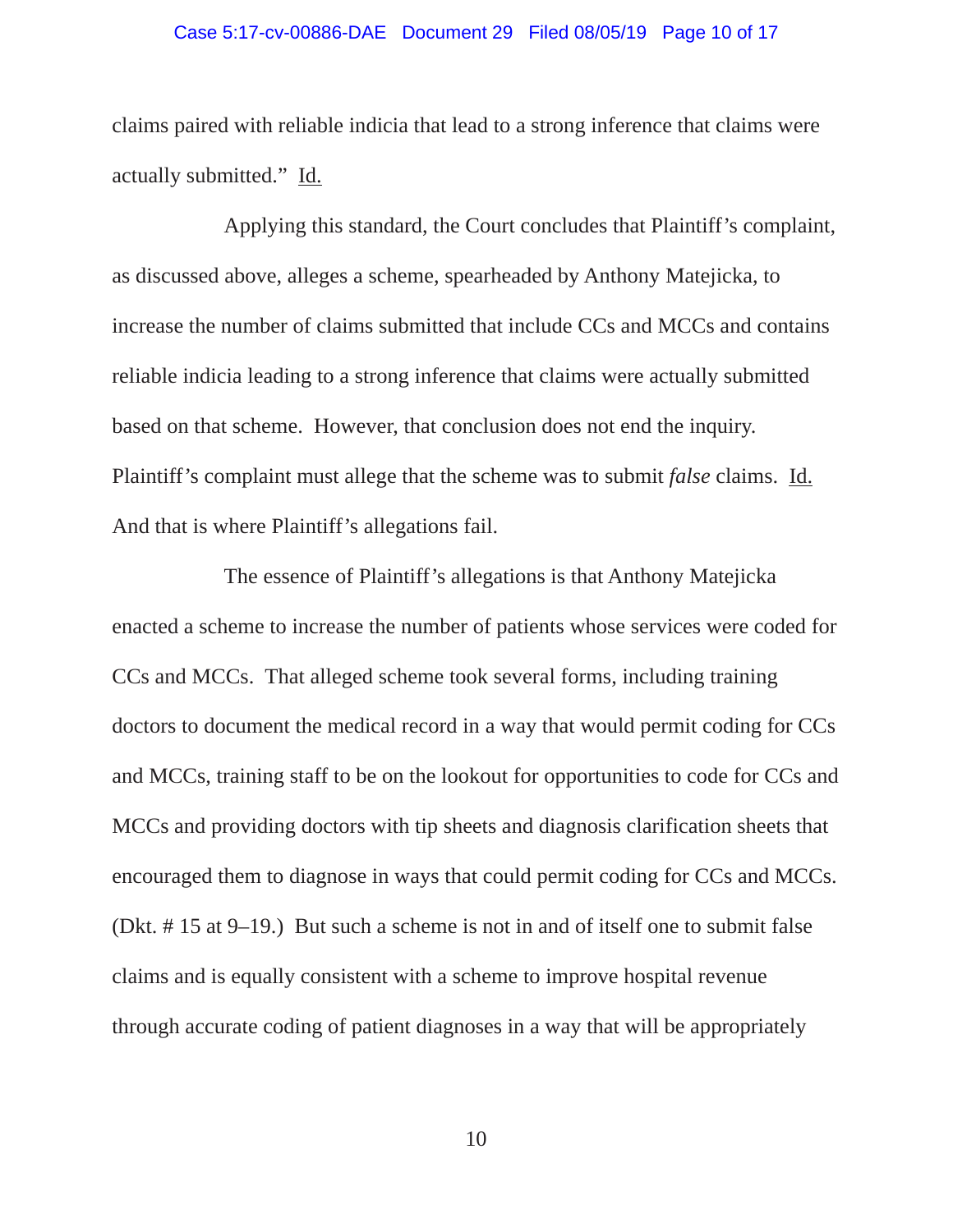#### Case 5:17-cv-00886-DAE Document 29 Filed 08/05/19 Page 11 of 17

recognized and reimbursed by CMS commensurate with the type and amount of services rendered.

 CMS "encourage[s] hospitals to engage in complete and accurate coding" and has "reaffirm[ed its] view that hospitals focus their documentation and coding efforts to maximize reimbursement." Medicare Program, Changes to the Hospital Inpatient Prospective Payment systems and Fiscal Year 2008 Rates, 72 FR 47130, 471817 . CMS is well aware of the existence of hospital "methods for improving clinical documentation in order to increase reimbursement" and that hospitals "utiliz[e] clinical documentation specialists that work on the hospital treatment floors to encourage improvements in clinical documentation" to "improve coding and increase payment." Id. at 47182.

 Moreover, CMS has directly disavowed "the notion . . . that CMS believes changes in how services are documented or coded that [are] consistent with the medical record [are] inappropriate or otherwise unethical." Id. at 47181. CMS does "not believe there is anything inappropriate, unethical or otherwise wrong with hospitals taking full advantage of coding opportunities to maximize Medicare payment that is supported by documentation in the medical record." Id.

 $\overline{a}$ 

<sup>&</sup>lt;sup>7</sup> To the extent necessary, the Court takes judicial notice of this report as a matter of public record. The Court may take judicial notice of matters of public record. See Swindol v. Aurora Flight Sciences Corp., 805 F.3d 516, 518–19 (5th Cir. 2015)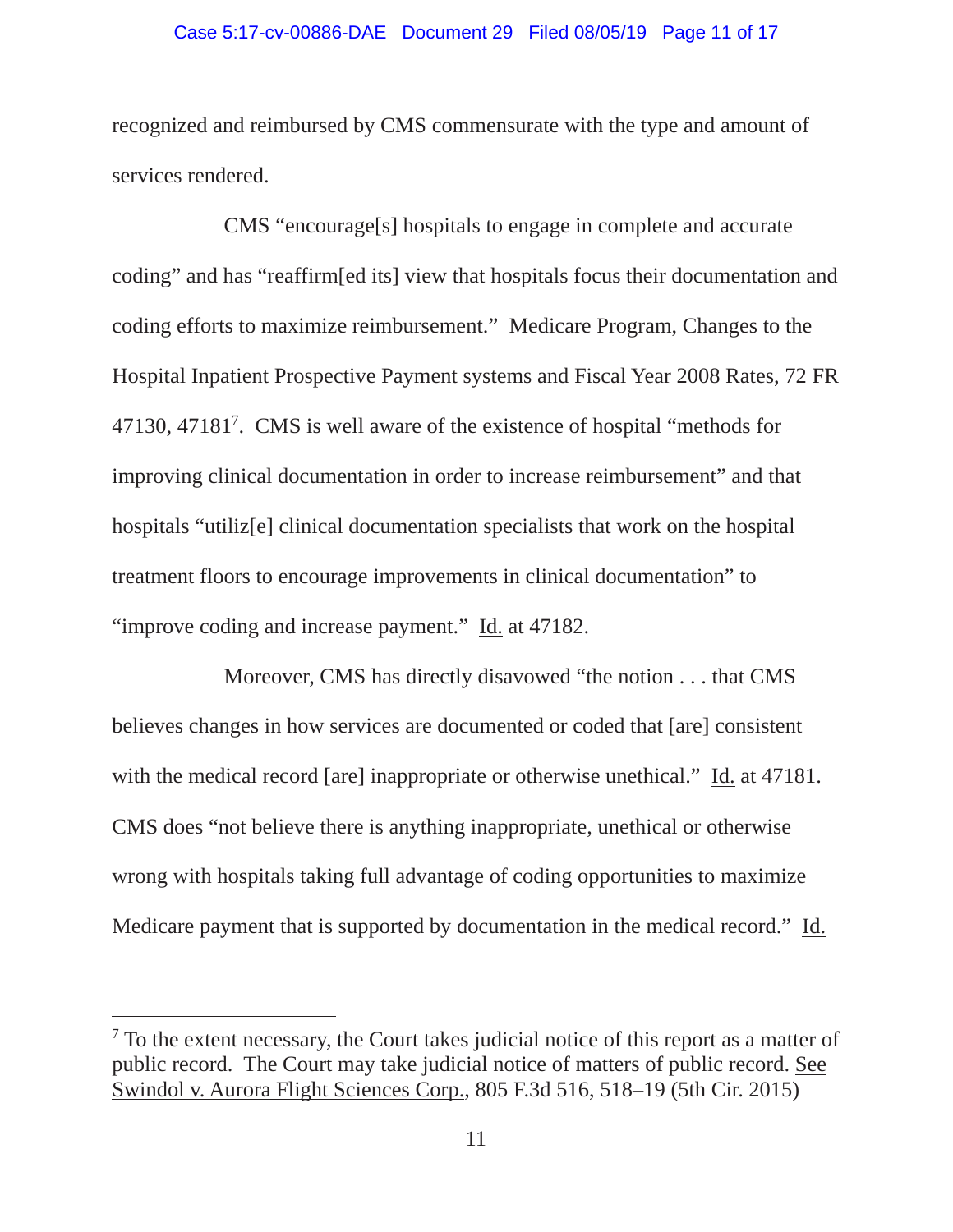#### Case 5:17-cv-00886-DAE Document 29 Filed 08/05/19 Page 12 of 17

CMS was fully aware that hospitals would "change their documentation and coding practices and increase case mix consistent with the payment incentives that are provided by the" then newly implemented MS-DRG system and fully supported this practice. Id. at 47182.

 Consequently, the mere fact that Defendants took targeted steps to increase their coding of CCs and MCCs to increase hospitals revenues is neither fraudulent, nor improper per se. See United States ex rel. Bennet v. Medtronic, Inc., 747 F. Supp. 2d 745, 783 (S.D. Tex. 2010) (concluding that Defendant's encouraging hospitals to exploit an opportunity for legitimate profits "does not create a reasonable inference that physicians and hospitals knowingly summitted false claims"). To state a claim for relief, there must be an allegation that a defendant knew that using a particular code was incorrect. Id. Plaintiff has failed to make any such allegation.

 At most, Plaintiff's complaint reveals is that Defendants made targeted efforts to encourage and incentivize diagnosing patients in a way that permitted the coding of CCs and MCCs. But nothing in Plaintiff's complaint implicates a conclusion that these targeted efforts requested, demanded, or encouraged doctors and staff to diagnose in a way that was not justified by the physicians own medical opinions, judgments, and the medical record, beyond Plaintiff's mere conclusion that that is what the efforts reveal. See Iqbal, 556 U.S.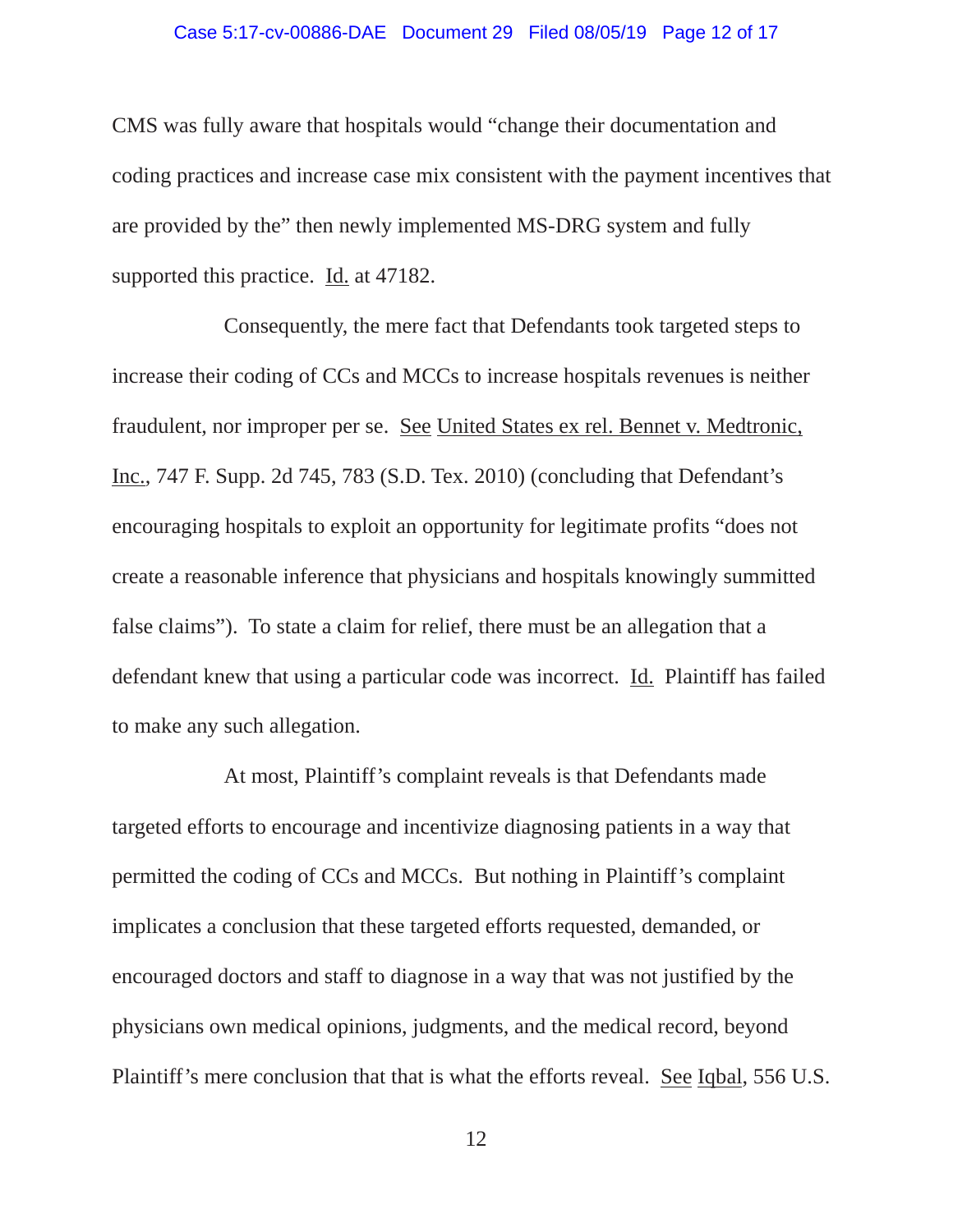#### Case 5:17-cv-00886-DAE Document 29 Filed 08/05/19 Page 13 of 17

678 (holding that a pleading that offers merely "labels and conclusions" is insufficient under Rule 8). As previously stated, CMS takes the opposite view as Plaintiff.

 The only allegations made by Plaintiff in any way implying that Defendants' coding efforts were in any way improper are the assertions that "medical coders then began to increasingly receive pressure directly from ... leadership to code unethically" and that one former medical coder quit because she "was continually getting directives to compromise her integrity." (Dkt. #15 at 9.) But these allegations do not specify what the pressure was, who applied the pressure, or how the desired coding was unethical or fraudulent, and does not give any specific examples of any requests for unethical, inappropriate, or fraudulent coding. Such "naked assertions devoid of further factual enhancement" are insufficient under Rule 8's pleading standards. Iqbal, 556 U.S. at 678.

 Further, Plaintiff's allegations are equally consistent with the conclusion that Defendants were taking steps to improve the accuracy and consistency of their medical documentation and coding so as to align it with terminology that CMS would recognize and reimburse appropriately. "[W]here a complaint pleads facts that are "merely consistent with" a defendant's liability, it "stops short of the line between possibility and plausibility of 'entitlement to relief.'" Id. at 678; see also Bell Atl. Corp., 550 U.S. at 567–69 (holding that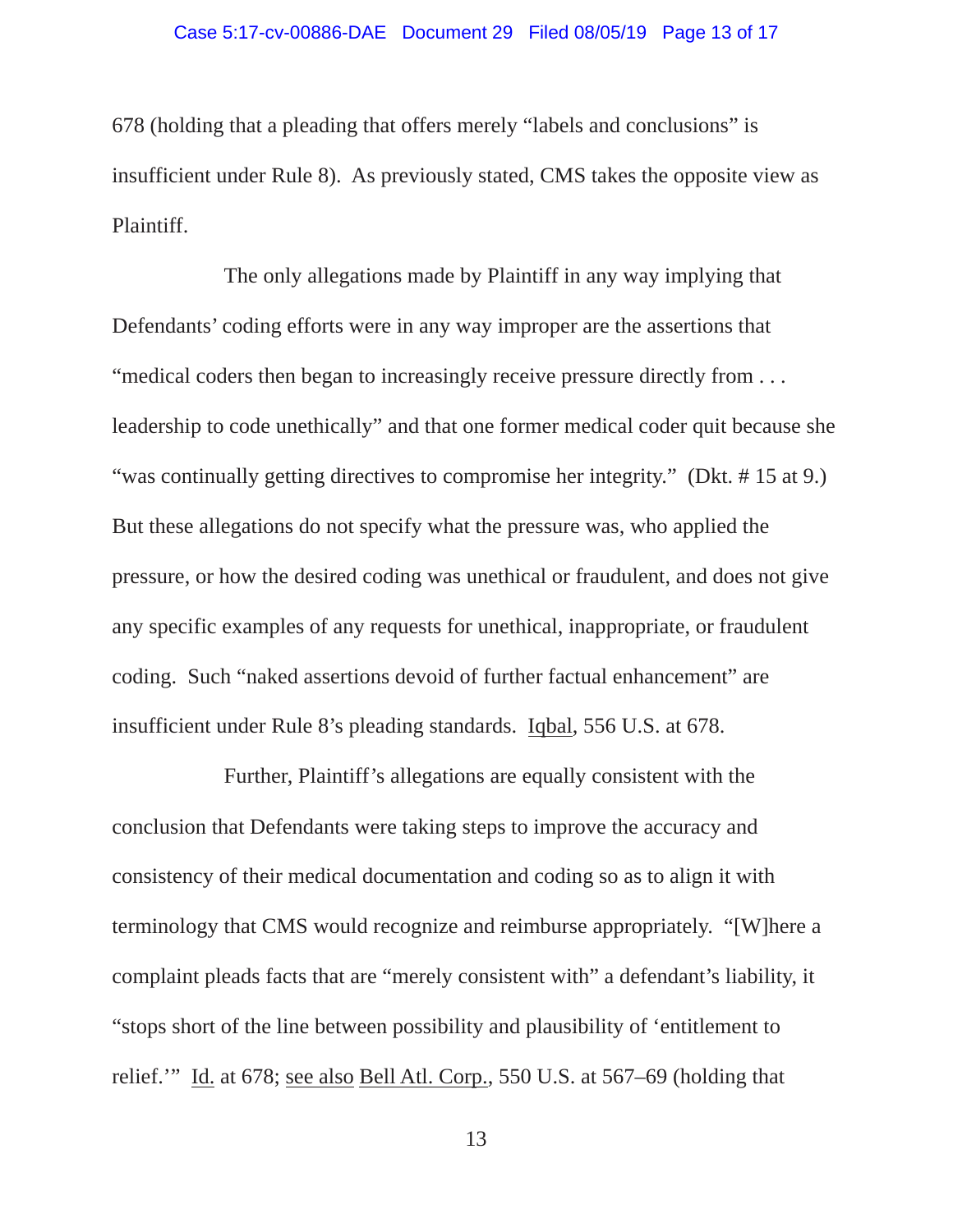### Case 5:17-cv-00886-DAE Document 29 Filed 08/05/19 Page 14 of 17

where there is an "obvious alternative explanation" that is legal, the complaint fails to state a claim for relief). Emphasizing to doctors that they should diagnose and document in a way that CMS's coding scheme would recognize, as opposed to the clinical terminology the doctors were used to using, is not in and of itself fraudulent, and can be adequately explained as merely "taking full advantage of coding opportunities to maximize Medicare payment," something CMS has expressly endorsed. See 72 FR at 47181.

 This conclusion is even supported by some of the data provided in Plaintiff's complaint. For each of the three Allegedly Misstated MCCs, as well as for all three collectively, Plaintiff's complaint provides bar graphs comparing Defendants use of the MCC as compared with the average of other hospitals, for the years 2011 through 2017. (See Dkt. # 15 at 22, 25, 35, 46.) In all four instances, the trend reveals that the average use of the Allegedly Misstated MCC's by other hospitals increased every year from 2011 to 2017, and by 2017 was within a few percentage points of Defendants' use of the MCC's. (See id.) This data is thus as consistent with the conclusion that Defendants were merely ahead of the industry in improving the accuracy of their coding as far as CMS reimbursements are concerned, and that the rest of the industry slowly but surely improved the accuracy of its own coding, closing the gap in the use of the Allegedly Misstated MCCs, as it is consistent with the conclusion that Defendants were submitting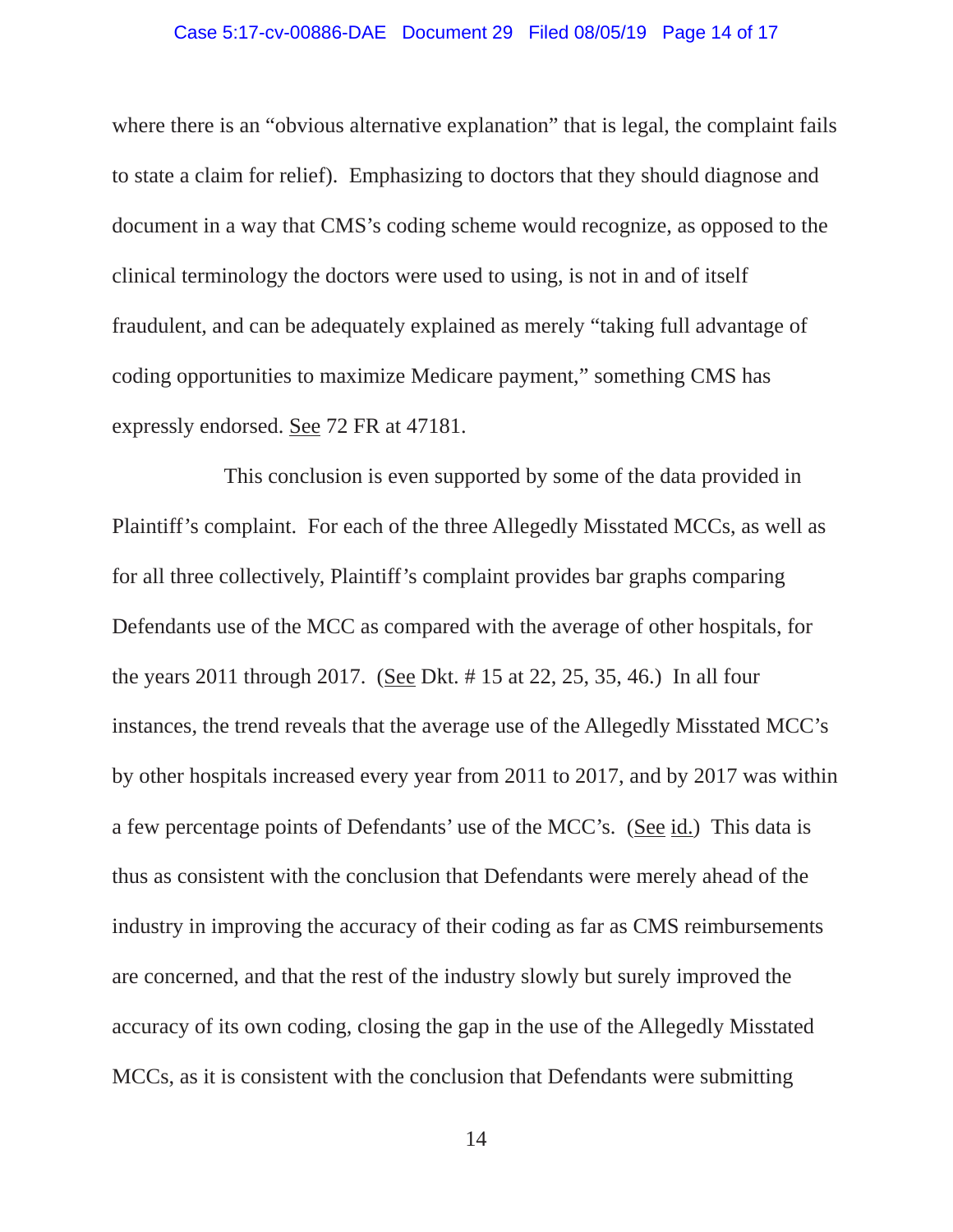### Case 5:17-cv-00886-DAE Document 29 Filed 08/05/19 Page 15 of 17

fraudulently coded reimbursement requests. Once again, "facts that are 'merely consistent with' a defendant's liability, . . . stop[] short of the line between possibility and plausibility of entitlement to relief." Iqbal, 556 U.S. at 678.

 Plaintiff's statistical analysis allegedly demonstrating that no other explanation but fraud accounts for the data it analyzed overlooks one major alternative hypothesis: Defendants were simply better than their peers in their efforts to ensure their medical documentation and coding maximized the opportunities for legitimate reimbursement from CMS. See Bell Atl. Corp., 550 U.S. at 567–69 (holding that where there is an "obvious alternative explanation" that is legal, the complaint fails to state a claim for relief). Ultimately, Plaintiff's allegations are "not only compatible with" but arguably "more likely explained by" lawful conduct. Id. at 680. In such instances, Rule 8 has not been satisfied. See id.; see also United States v. Catholic Health Initiative, 312 F. Supp. 3d 584, 598 (S.D. Tex. 2018) (finding that where a defendant's alleged conducted "was legitimate, it renders implausible Relators' assertion that Defendants 'knowingly and willfully'" violated the FCA).

 The closest Plaintiff's complaint comes to plausibly alleging a claim for relief is its assertion that Defendants provided unnecessary treatment, in particular mechanical ventilation for patients after undergoing major heart surgery, enabling them to code for the MCC of acute respiratory failure. (Dkt. # 15 at 19–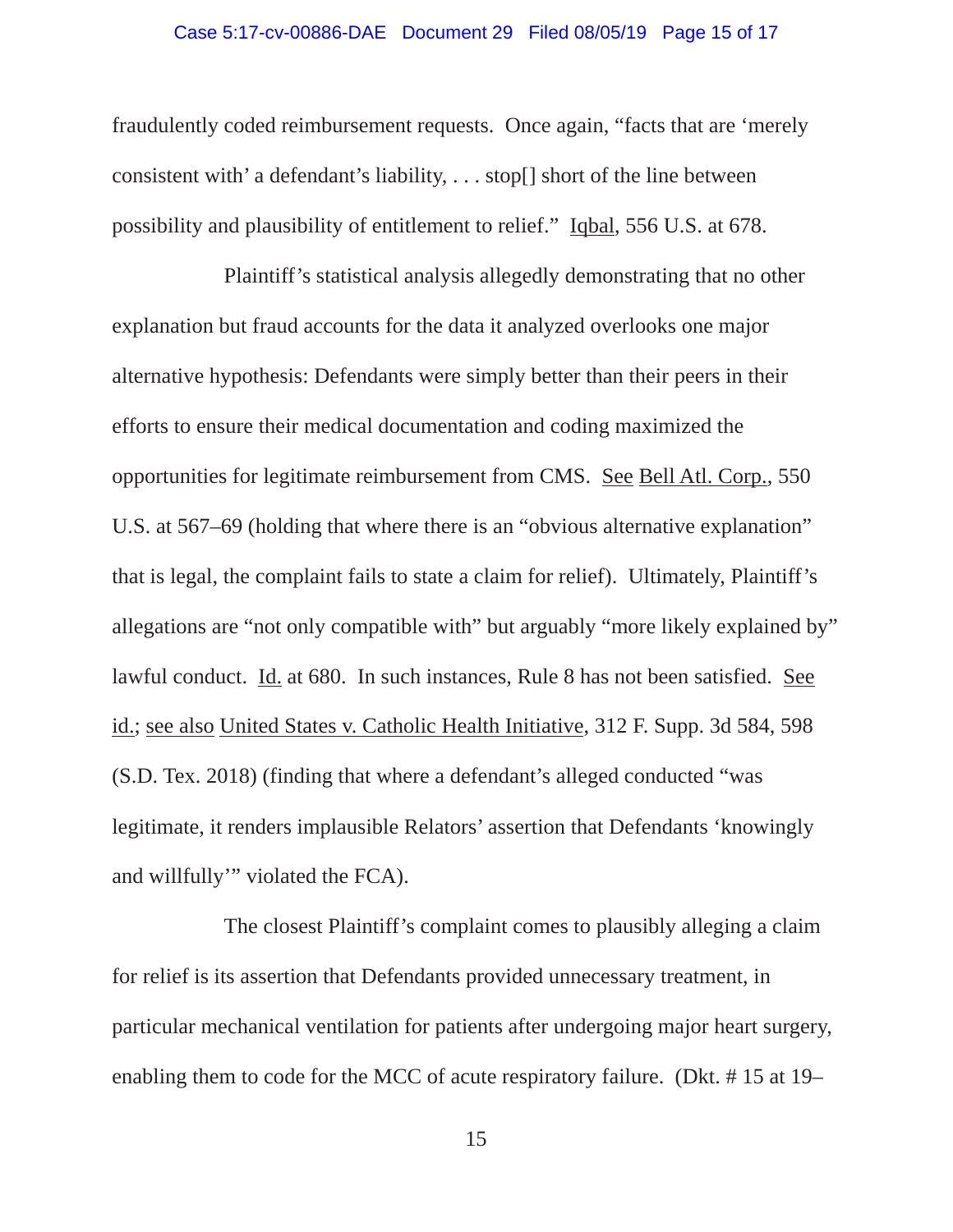### Case 5:17-cv-00886-DAE Document 29 Filed 08/05/19 Page 16 of 17

21.) However, this conclusion appears to be based entirely on the mere fact that Defendants provided this service at rates higher than average. (See id.) On Rule 12(b)(6) review, the Court does not "accept conclusory allegations, unwarranted deductions, or legal conclusions." Southland Sec. Corp. v. INSpire Ins. Solutions, Inc., 365 F.3d 353, 361 (5th Cir. 2004). And ultimately, medical diagnoses and the proper course of treatment are "expressions of opinion of scientific judgments about which reasonable minds may differ" and such "opinion[s] cannot be 'false' for the purposes of the FCA" because "a lie is actionable but not an error." United States ex rel. Riley v. St. Luke's Episcopal Hosp., 335 F.3d 370, 376 (5th Cir. 2004).

 Plaintiff makes no allegations that any doctors were told, ordered, or even encouraged to provide mechanical ventilator treatment in contradiction to their own independent medical judgments. (See Dkt. # 15 at 19–21.) That Defendants provided a certain treatment at rates higher than average, even significantly higher than average, is not by itself indicative of fraud or unnecessary treatment. See Iqbal, 556 U.S. 678 ("Where a complaint pleads facts that are merely consistent with a defendant's liability, it stops short of the line between possibility and plausibility of entitlement to relief.") (internal quotation marks omitted). Plaintiff's bare allegation that Defendants provided medically unnecessary procedures to permit them to fraudulent code MCCs is thus